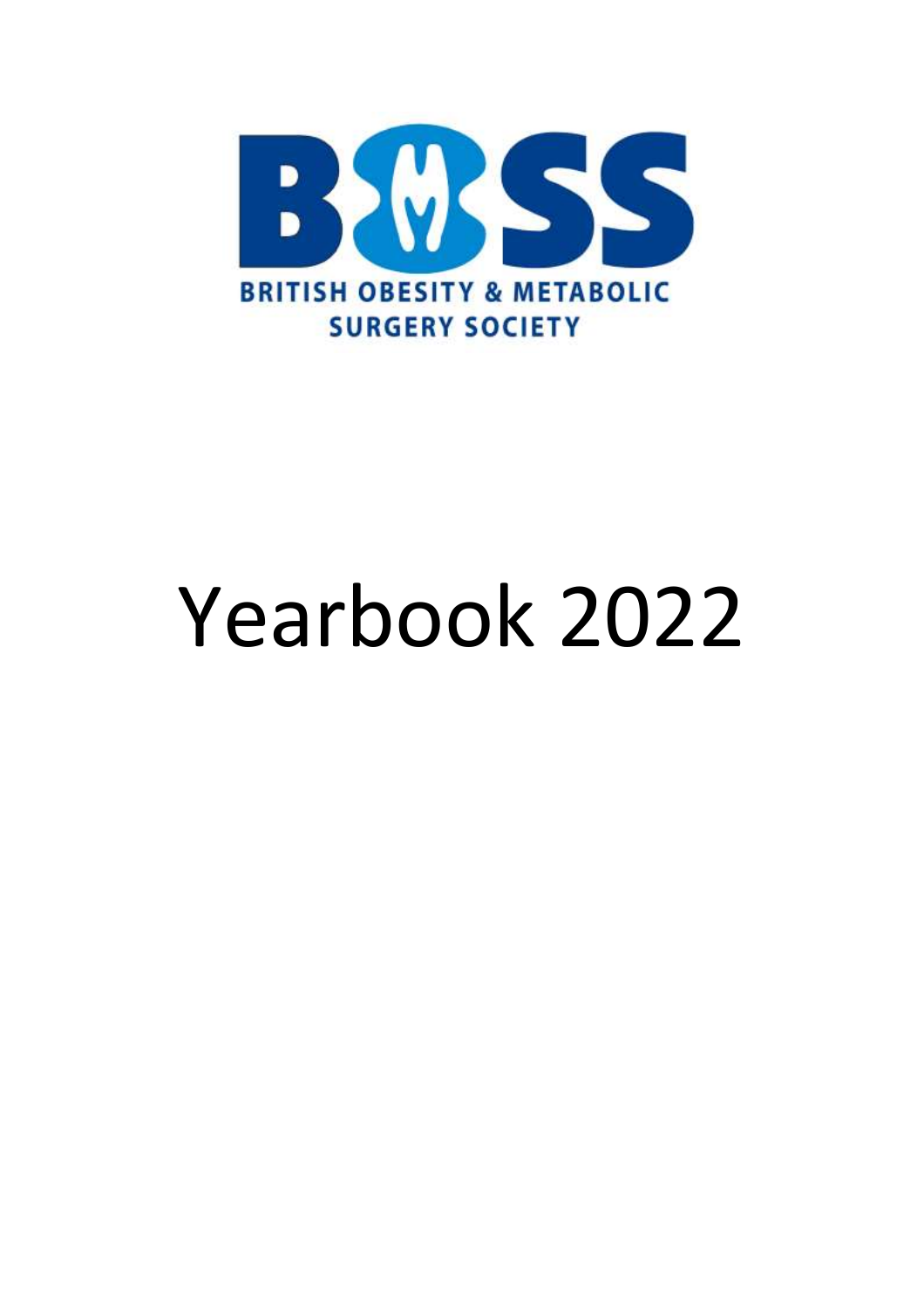# **CONTENTS**

# The British Obesity and Metabolic Surgery Society Yearbook 2022

**\_\_\_\_\_\_\_\_\_\_\_\_\_\_\_\_\_\_\_\_\_\_\_\_\_\_\_\_\_\_\_\_\_\_\_\_\_\_\_\_\_\_\_\_\_\_\_\_\_\_\_\_\_\_\_\_**

| 1. | Contents                               | 02 |
|----|----------------------------------------|----|
| 2. | President's Report                     | 03 |
| 3. | <b>Honorary Secretary's Report</b>     | 05 |
| 4. | Treasurer's Report                     | 07 |
| 5. | <b>NBSR Committee Report</b>           | 08 |
| 6. | <b>Education Committee Report</b>      | 11 |
| 7. | <b>IHP Report</b>                      | 12 |
| 8. | <b>Patient Safety Committee Report</b> | 14 |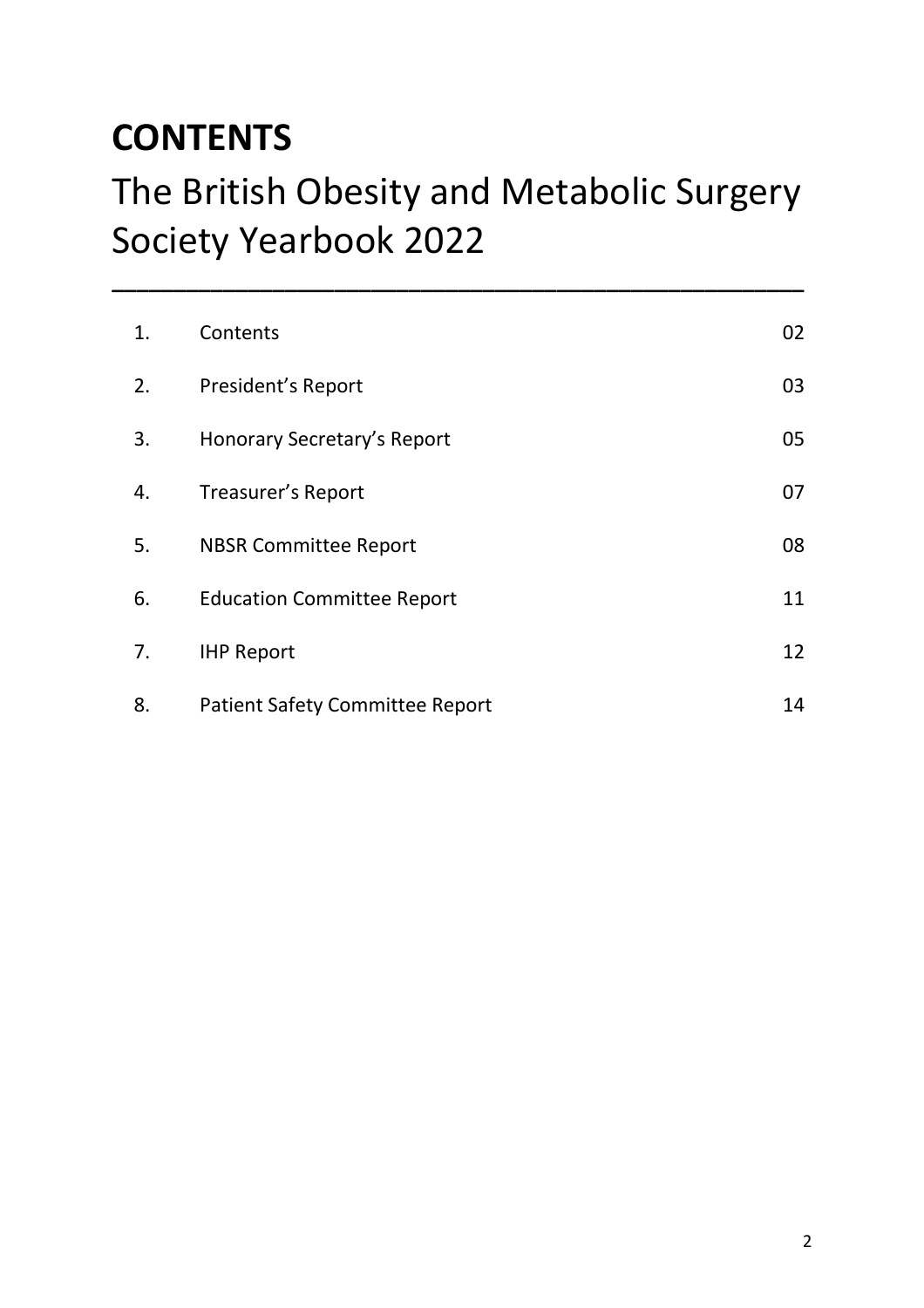# **President Report – Mr Vinod Menon**



It has been a great privilege to lead BOMSS as President over the last 9 months following the successful ASM at Oxford last summer. The last few months have been quite turbulent nationally with the further resurgence of the Omicron variant and the huge pressures of balancing restoration of elective activity as well as emergency work. BOMSS related activities have kept all of us on council really engaged and busy.

Our newly launched website has several unique features, I would strongly urge those of you who have not visited the site to do so and provide feedback. Our membership has now crossed 500 within a short span of 15 months, including 134 trainees, providing testament as to how vibrant and forward looking we are as a

society. We have seen an exciting array of topics being discussed at journal clubs and webinars.

Our relationship with industry is very unique and we now have 5 Corporate partners who join council meetings. Specialist training programmes across multi-professional groups, creation of patient facing information leaflets, videos, development of hands on courses have been highlights. Our partners are fully briefed about the various activities the society undertakes incorporating their valuable input too.

Our forthcoming ASM promises to be exciting and we are expecting over 300 delegates. Our industry exhibition is fully sold out, I would urge delegates to visit the stands and engage with them. The training day too is fully subscribed and has rich educational content catering to all professional groups. IFSO will have a very strong presence with Dr Scott Shikora (President Elect), Dr Gerard Prager (IFSO President Elect 2023) and Dr Sylvia Weiner attending and speaking. We also have a number of other prominent national figures attending.

Dimitri Pournaras, Chetan Parmar and myself have just returned from attending the Obesity Surgery Society of India (OSSI) Annual Scientific Meeting at Bangalore, India. This was an excellent meeting both academically and socially. BOMSS and OSSI have agreed to collaborate by attending and speaking at each other's ASM, share educational content and programmes in addition to establishing short term fellowships for senior trainees. We were also invited to examine the candidates completing the FMBS Programme (Fellowship in Metabolic & Bariatric Surgery). The President of OSSI as well as 3 other senior faculty will be attending our ASM in Brighton.

National Bariatric Surgery Registry (NBSR), the jewel on our crown has also grown in strength with increased engagement from provider units and consultants. The registry has more than 9000 cases added on since restoration of bariatric and metabolic surgery post pandemic including a significant number carried out in the private sector. We continue to work closely with NHSE in refining the newly launched National Obesity Audit (NOA). There are a number of vacancies coming up on the NBSR committee and I am hoping some of you would apply to these positions and contribute your knowledge and passion to this important activity.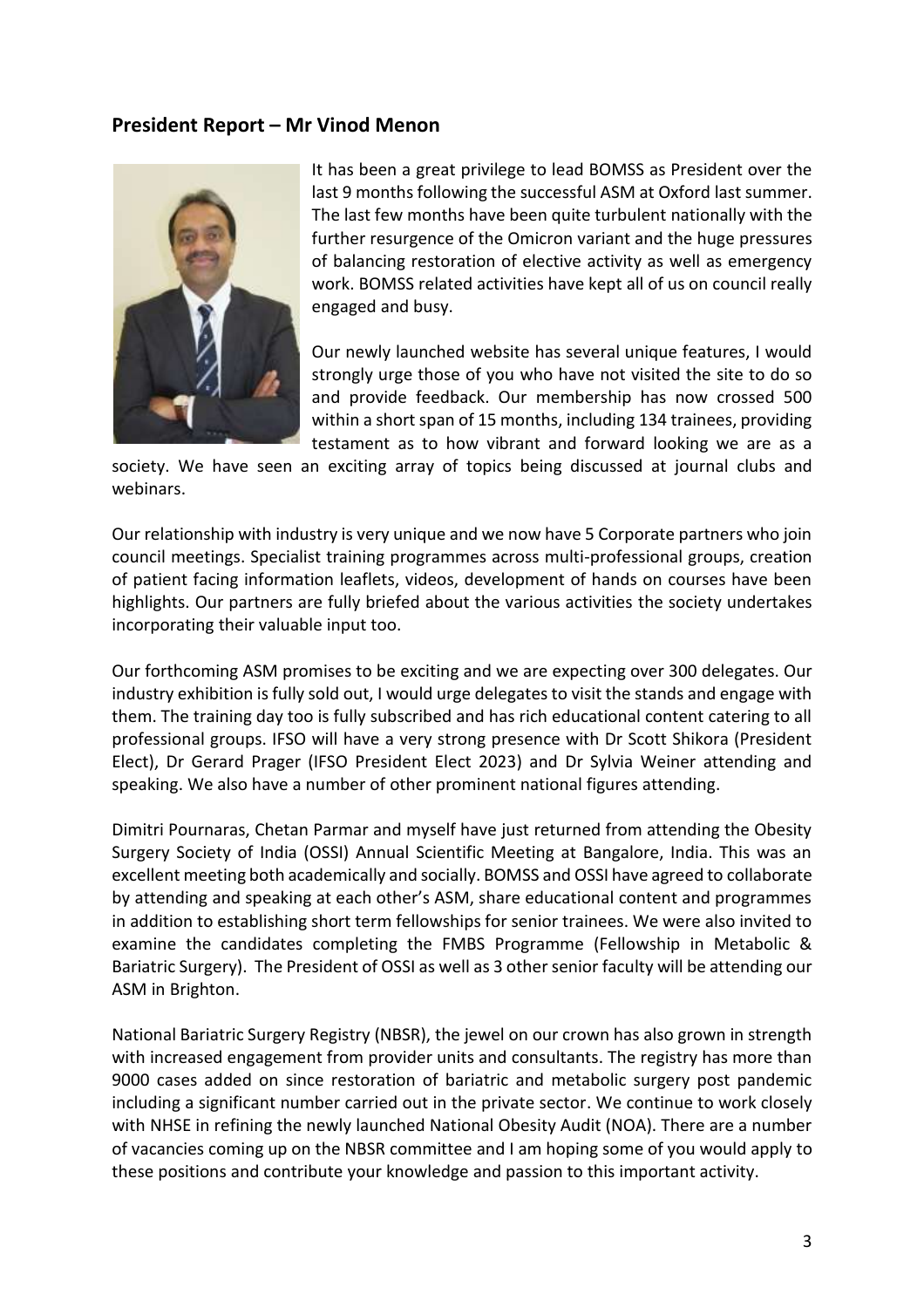On going work with NHSE as well as APPG will hopefully see an enhanced investment in the much needed expansion of bariatric surgical activity. The revised professional standards guidance along with psychology and nutritional guidance available on our website are helpful documents.

The negotiations with AUGIS are at an advanced stage and I hope to be able to provide an optimistic update at our AGM in Brighton. We now have reciprocal representation on ALSGBI council, this is an exciting step whereby both societies learn from one another. The latest round of national clinical awards have just been announced. The rules and benefits have changed, I would urge all of you to look at this in detail and apply if you find this to be of benefit to your individual circumstances.

I remain enormously grateful to colleagues on BOMSS Council and to the wider membership for their enormous support during the past 9 months. In addition huge thanks to Fran Shephard at BOMSS secretariat for all her hard work as well as to other colleagues at EBS for their wholehearted support.

I look forward to seeing each and every one of you at Brighton in May, the scientific committee have laid on an amazing programme with a fantastic gala dinner and entertainment. It is so nice to be able to meet friends and colleagues and to be able to learn from each other and help create a much better future for the society, members and our patients.

Mr Vinod Menon President BOMSS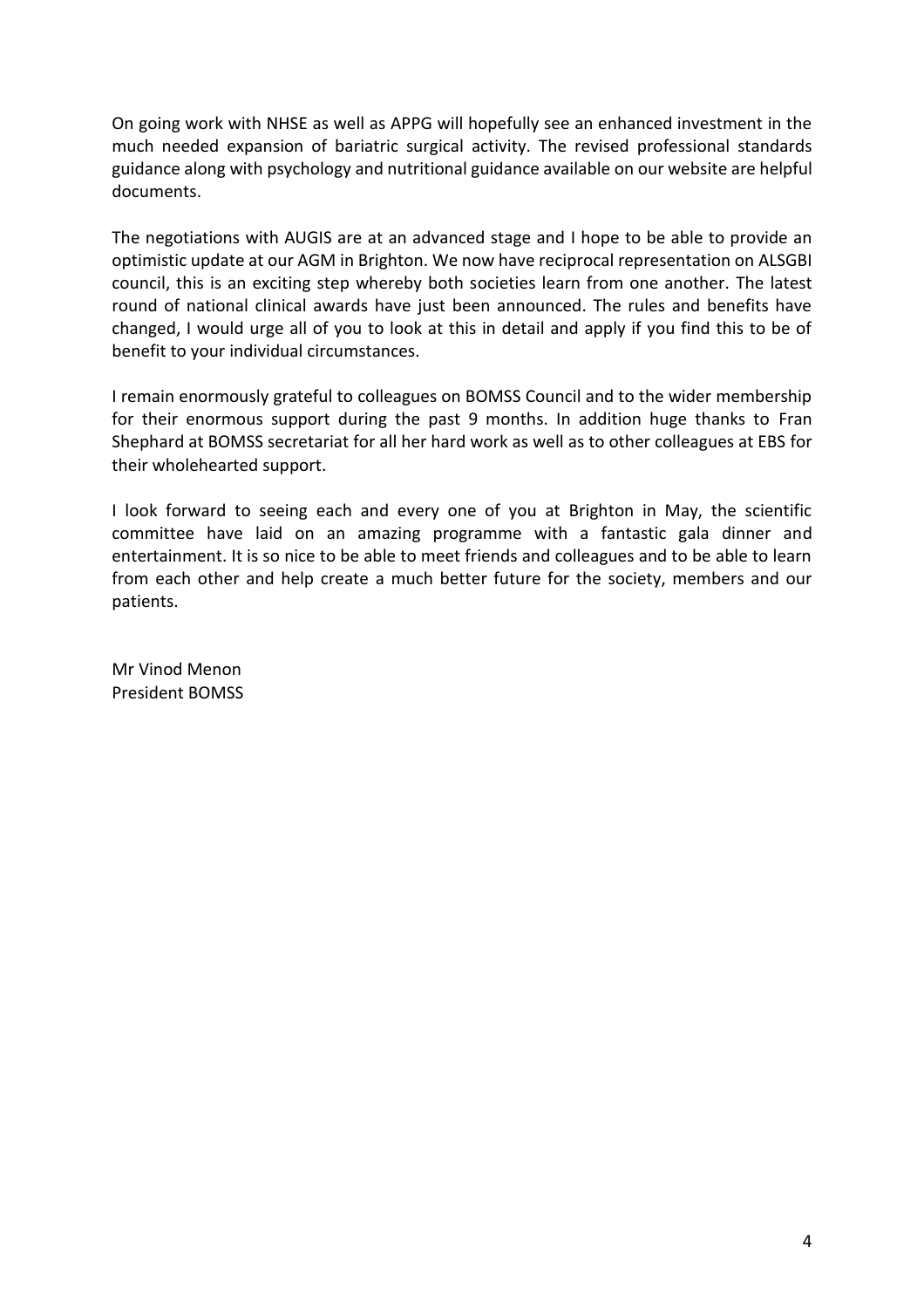# **Secretary Report – Mr James Byrne**



It is a pleasure to report to you, our members, as we enter the final stages of preparation for our Brighton meeting in May which currently has over 350 registered attendees. We look forward to welcoming our OSSI colleagues who are supporting and collaborating in our meeting this year for the first time, and look forward to sharing experience and learning with them. I am very grateful to you and my colleagues on council for all of the support and cooperation since election as secretary in June 2021, in administering the affairs of your society.

BOMSS as a fully independent charity has been on a very

successful journey since registration with the charities commission in November 2020. We welcomed our first members in May 2021, and went on to hold our ASM in Oxford in July 2021, the first face to face scientific meeting after the initial 12 months of the COVID pandemic. We delivered a truly excellent meeting in Oxford, with a scientific programme led by Chetan Parmar, attendance of over 350 delegates, and generous support from our meeting partners and sponsors.

We now have more members than ever before with total membership of 502, including 169 Consultants, 174 IHPs, 133 trainees, 15 affiliates and 8 students. This level of membership reflects the hard work of council and your President Vinod Menon in particular, and is supported by a superb secretariat at EBS. Fran Shephard manages our affairs on behalf of EBS and is the initial point of contact for those of you in contact directly with BOMSS. We also now have a mailing list of over 1334 contacts spread all around the world indicating our broad reach.

BOMSS council remain engaged on all matters bariatric & metabolic. Ahmed Ahmed, BOMSS Treasurer, is the first bariatric surgeon to have been elected to the council of the Royal College of Surgeons of England. Ahmed has effectively raised the profile of bariatric surgery within the College which will be to the benefit of all. Council members present and past remain engaged with key external partners and stakeholders standing up and supporting the case for treatment of those living with severe and complex obesity. This has included working with NHS England, contributing to the obesity task force, and continuing to deliver evidence in real time through the NBSR, attesting to the safety of bariatric surgery throughout the COVID pandemic recording over 8,000 cases since June 2020.

Inclusivity and Diversity in leadership of the surgical profession particular has been highlighted as a very serious problem. Bariatric and metabolic surgery teams are highly interdisciplinary in nature, and trying to foster inclusivity within high functioning teams and in our professional relationships with our patients teams is at the heart of what we do. The Helen Kennedy report commissioned by the royal college of surgeons of England and published in 2021 addressed the College, surgeons and all health service professionals [\(https://www.rcseng.ac.uk/about-the-rcs/about-our-mission/diversity-review-2021/\)](https://www.rcseng.ac.uk/about-the-rcs/about-our-mission/diversity-review-2021/), and makes for very sobering reading. Whilst our council of management looks and feels diverse and our scientific meetings feel highly inclusive I am not at all complacent about this. There is no, one size fits all remedy to this matter and we have been engaged on your behalf with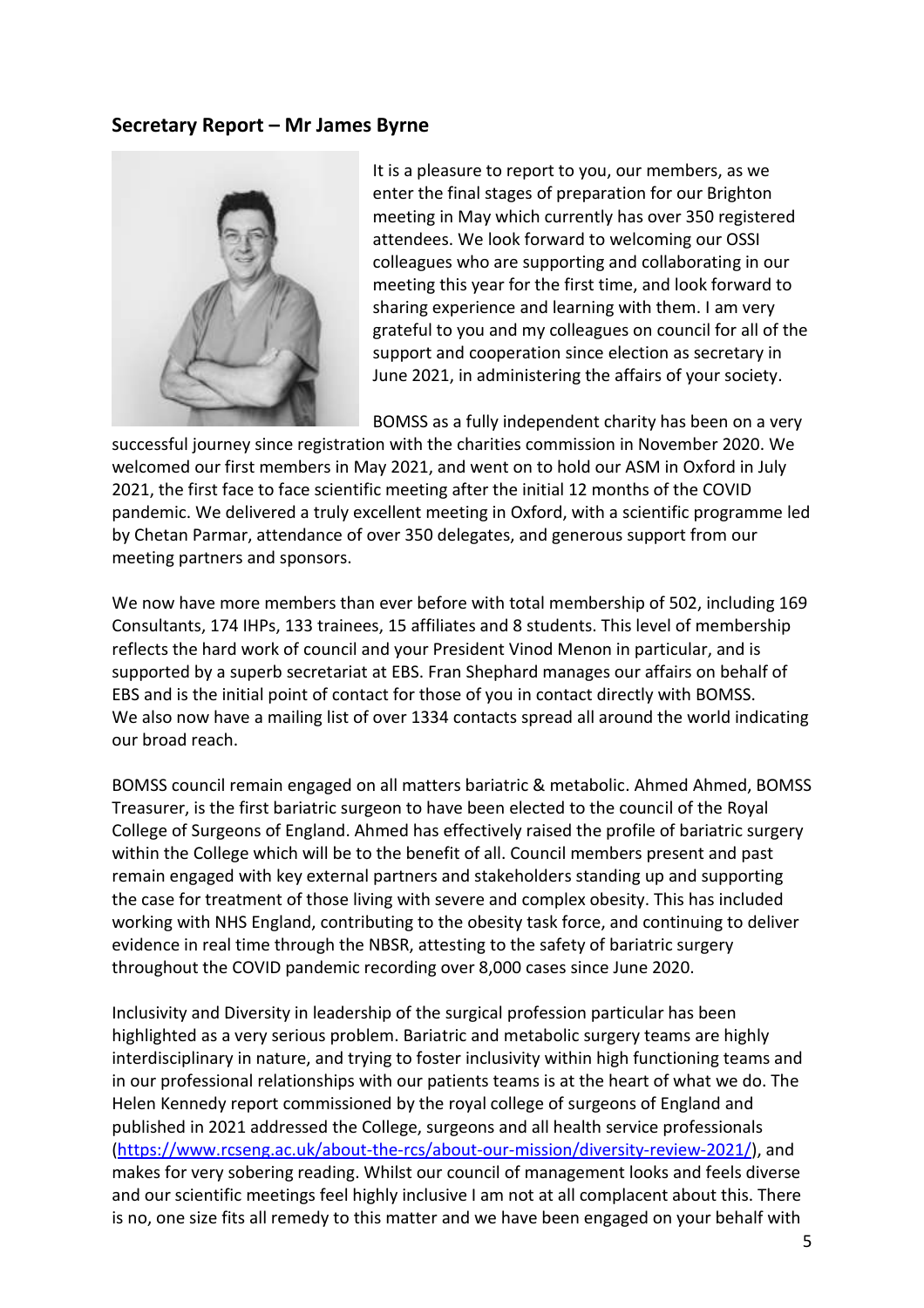colleagues from other speciality societies and groupings to determine how best BOMSS address this matter, for the good of our members, our speciality's standing and our specialty's health as an open and welcoming branch of modern medicine.

Development of a new and updated website [\(www.bomss.org\)](http://www.bomss.org/) has been one of the key tasks and achievements of the last 12 months. Cynthia Borg has jointly led this project with me and support from the EBS team and a number of other council members who have given freely of their time and energy. This is an excellent resource for you, our members and other healthcare professionals, with a private members area and links though to previously recorded educational events. One of the 4 tabs on our landing page is for patient information. This reflects our intention to be the trusted source of patient information for people seeking weight loss intervention in the UK. We are very grateful to Rachel Batterham for providing much of the material in this area which is very clearly written and an excellent online resource. The website is a living entity and we will both develop further and keep this continually updated on your behalf.

I would like to sincerely thank on behalf of our society 2 long standing council members whose terms of office are now coming to an end.

Cynthia Borg has been a valued council member since 2019 and was a leading member of organising committee for the hugely successful London IFSO meeting attracting over 2,000 delegates in 2017. Cynthia as a council member has worked in several roles both seen and unseen to support bariatric surgery in the NHS, and will continue to be a familiar face to us all.

Peter Small, chair of the National Bariatric Surgery Registry since 2018 and previously on the NBSR committee has very wisely and carefully stewarded our most valuable asset, the NBSR, through registry reports, database upgrades, negotiations with HQIP and much more besides. Peter is a founding trustee of our new charity and will support his successor to ensure a smooth transition so will continue to be a part of the BOMSS team.

Finally we are immensely grateful to you our members for your vote of confidence in your society through your membership and subscription. We have clearly iterated our vision, mission and values and will build on these further over the coming 12 months. All council members welcome your thoughts, ideas and suggestions as to how we continue to support you, our clinical specialty and patients so please feel free to pull us to one side in Brighton or contact us through Fran at [info@bomss.org](mailto:info@bomss.org)

Jim Byrne Secretary, BOMSS Council of Management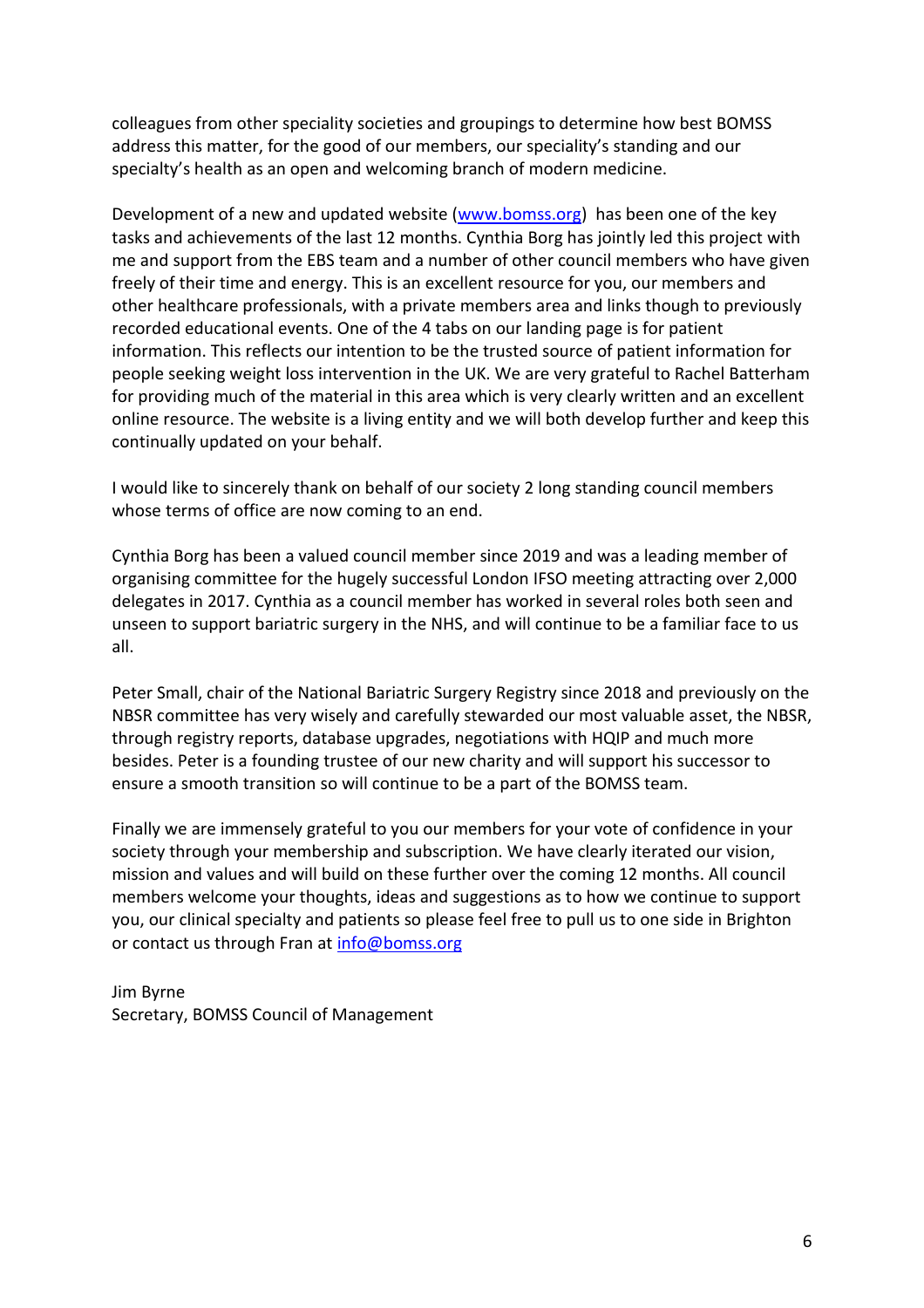# **Treasurer's Report – Mr Ahmed Ahmed**



This is my first year as BOMSS treasurer and it has been a steep learning curve! However my predecessor Jim Byrne did a great job as the previous treasurer leaving the accounts in a great state so I've been very lucky to inherit a legacy of careful stewarded accounts.

We continue to enjoy consistently good levels of income through a number of sources including our corporate partnerships programme as well as revenue from membership fees (We currently have total membership of 498 members with subscription rates set to ensure excellent value for money that includes membership of IFSO and access to discounted rates for IFSO) and financially successful scientific

meetings over recent years.

We still have substantial funds held by AUGIS and hopefully (following 2 years of negotiations) we will soon be refunded half of our funds. The other half will be kept by AUGIS for administration costs.

#### **Other income sources include:**

#### *National bariatric surgery registry*

NBSR is funded by contributions from trusts performing bariatric surgery and part funded by HQIP at the time when consultant level outcomes were published annually on the NHS choice website. These funds are restricted purely for NBSR costs and upgrades and are not used by BOMSS.

#### *Royal College of Surgeons Site specific lead*

We previously secured funding of £45K over 3 years from 2020-2023 and Mr Dmitri Pournaras was appointed to this 3 year post with the objective of coordinating and encouraging collaboration in bariatric research.

#### **Our ongoing costs include the below.**

#### *BOMSS administration*

BOMSS is now administered for the 2<sup>nd</sup> year by Executive Business Support Ltd (EBS), a professional secretariat who also act for the Vascular Society GB&I and a number of other professional bodies. Working with the extended EBS team has been a pleasure and we now have in place financial systems to collect direct debits, payments for scientific meetings and congress directly. Our new systems provide real time financial reporting to support council and the executive in their activities on your behalf. We have also appointed accountancy firm CBSL who are doing the year end accounts for BOMSS CIO.

#### *BOMSS website*

A new BOMSS website is underway and will enhance the value of your membership of BOMSS and will also act as a resource for our patients, allied health colleagues and the general public.

Ahmed Ahmed Treasurer, BOMSS Council of Management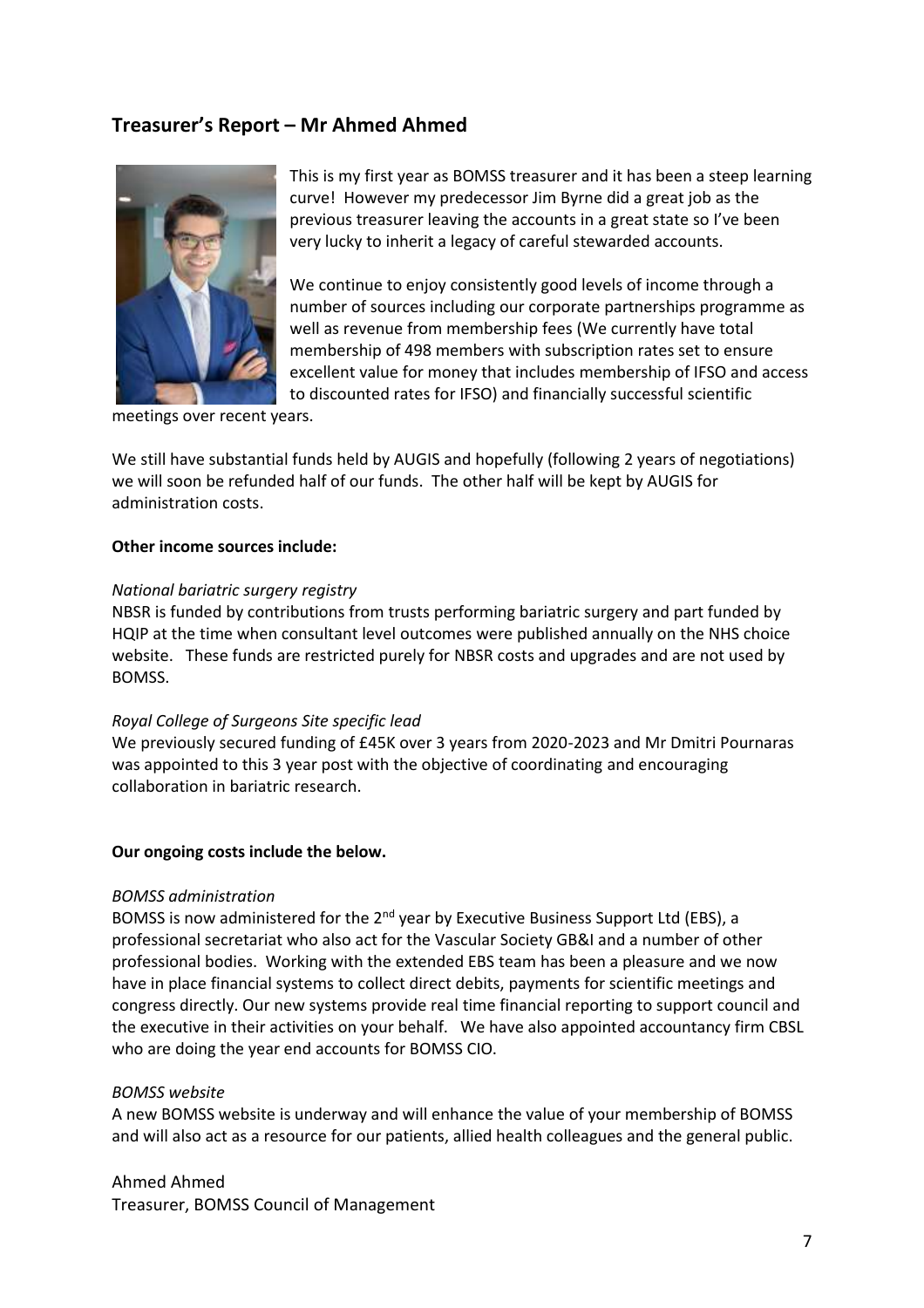# **NBSR Committee Report – Mr Peter K Small**



It is with some sadness that I submit my final report on the activities and successes of the National Bariatric Surgery Registry (NBSR) committee. New members of the committee and a new chairperson will be announced at the Annual Scientific Meeting in Brighton this year.

The NBSR has become embedded in the running and reporting of BOMSS and goes from strength to strength. The NBSR is only possible through the commitment and dedication of all the Bariatric teams in the UK who submit their patient data. In addition, the enthusiasm of the NBSR Committee and Dendrite Clinical Systems has

resulted in the production of many outcomes, most notably during the grip of the Covid Pandemic.

## *Covid Report*

We are now in the second year of Elective Surgery in the UK after the start of the Covid epidemic with updated guidance issued by BOMSS as to how we continue performing safe Bariatric surgery. BOMSS has continued to produce a weekly report for members confirming the safety of Bariatric surgery over this period. Data collected will be presented at the ASM for all to see. While numbers have been reduced because of surgical priorities in all hospitals, we have been able to significantly improve in the numbers of private cases entered into the registry.

#### *Research and Publications*

The research sub-committee has been pressing forward with a number of research projects and encourages all consultants and trainees to come forward with new ideas.

A grant has been secured from Royal College of Surgeons for a research study on pre and post COVID bariatric figures, the results of which have found a reduction of 1/3 of prepandemic volume. The private sector didn't suffer as much as the NHS, and when private surgery restarted it was at higher volume so were able to clear the back log.

Publications in the last year have included:

Outcomes of Bariatric Surgery in Extreme Obesity: Results from the United Kingdom National Bariatric Surgery Registry for patients with Body Mass Index over 70 kg/m2 *Surg Obes Relat Dis.* **2021 17(10):1732-1738**

Obstructive sleep apnea remission following bariatric surgery: a national registry cohort study

*Surg Obes Relat Dis* **2021 17(9):1576-1582.**

In addition, 13 abstracts have been presented to national and international meetings.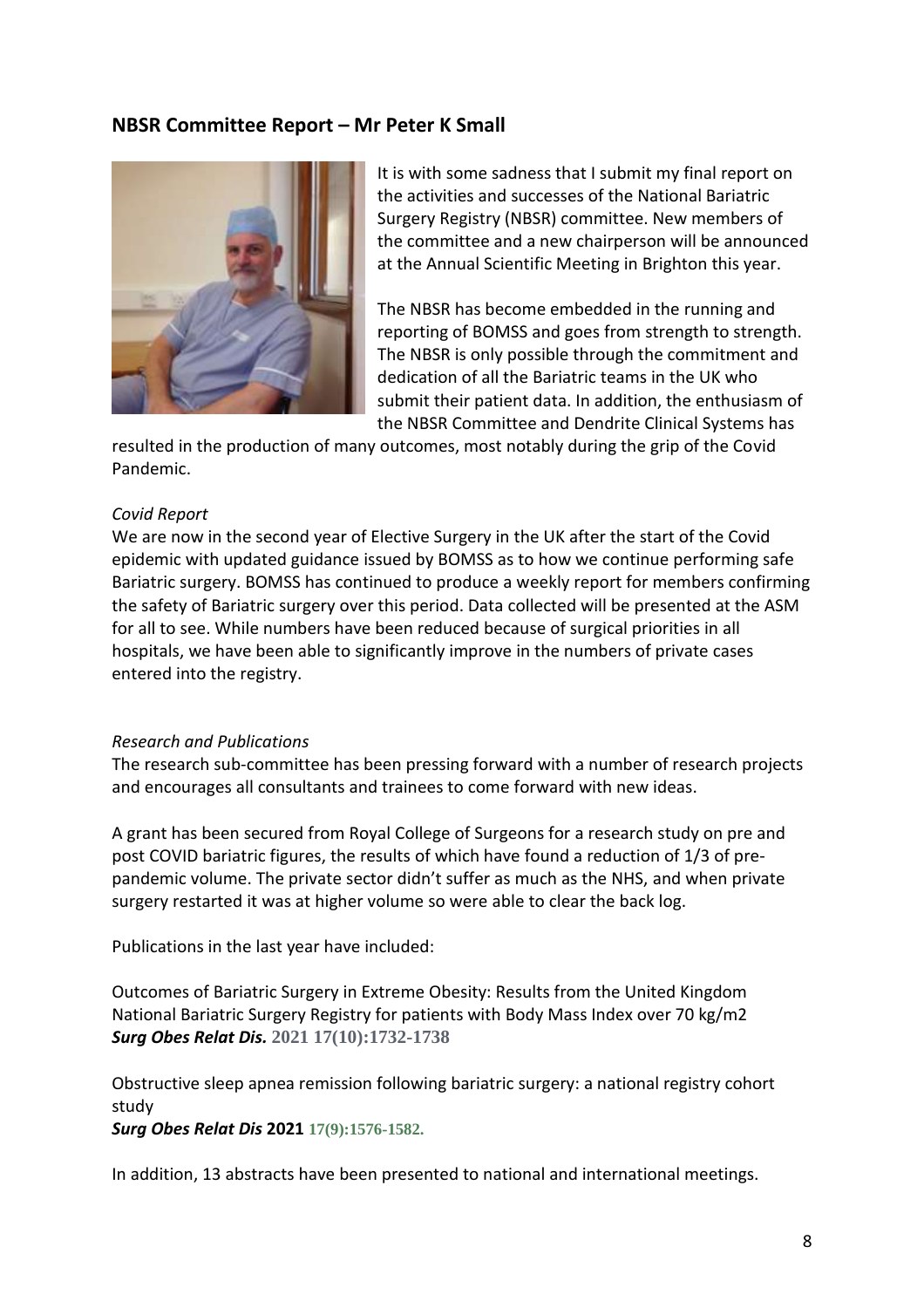# *COP Report*

Following the restart of bariatric surgery and confirmation of adequate funds in the NBSR accounts, we have been able to produce a Clinical Outcomes Publication this year which covers both 2019-20 and 2020-21. This can be checked at the website [https://nbsr.e](https://nbsr.e-dendrite.com/)[dendrite.com/](https://nbsr.e-dendrite.com/).

There are interesting changes in the number of cases performed and the number of hospitals and surgeons performing surgery over the pandemic period. Please check the introduction to read further on these.

The funds for the NBSR currently remain in the AUGIS accounts and are yet to be transferred to BOMSS CIO. Developments in new items for the COP have been put on hold until funds are transferred. New measurements will be circulated to consultants before going live, hopefully in 2023. These include funnel plots of the length of stay for each operation by surgeon, unanticipated ITU stay and in-hospital complication rates in addition to the current data displayed in previous COP reports.

# *NBSR Developments*

The designing of a dataset for Bariatric emergency/complication surgery is progressing, but is likely to cost significant sums. These can be reduced when BOMSS CIO have control of NBSR funds as the charity is registered allowing VAT exemption to be applied to database developments.

In the meantime, minor changes have been implemented on request by surgeons such as inclusion of robotic stapling in operation descriptions.

# *Patient and Public involvement in NBSR Committee and S251*

Paul Chesworth has been joined as our PPI representative on the NBSR committee by Nadya Isack who has extensive experience in promoting surgery for obesity. She has the ears of many influential people and will be helping Paul create a PPI group to advise on information useful for patients. The plan is to develop the public pages of the NBSR on the BOMSS website to give real data to patients.

The Confidential Advisory Group has been very supportive and pleased with the progess we have made with patient and public involvement in the NBSR and accepted our annual report in its entirety.

# *Finances*

Referring to the Treasurers summary in this yearbook, the NBSR restricted account remains buoyant. It however, remains in the Bank Account of AUGIS at present. There are ongoing discussions with AUGIS for the appropriate transfer of NBSR funds to the BOMSS ICO bank account for closer management.

# *Committee*

I am grateful for the continued support of the NBSR committee members in the management and development of the NBSR.

Omar Khan Bruno Sgromo Rachel Batterham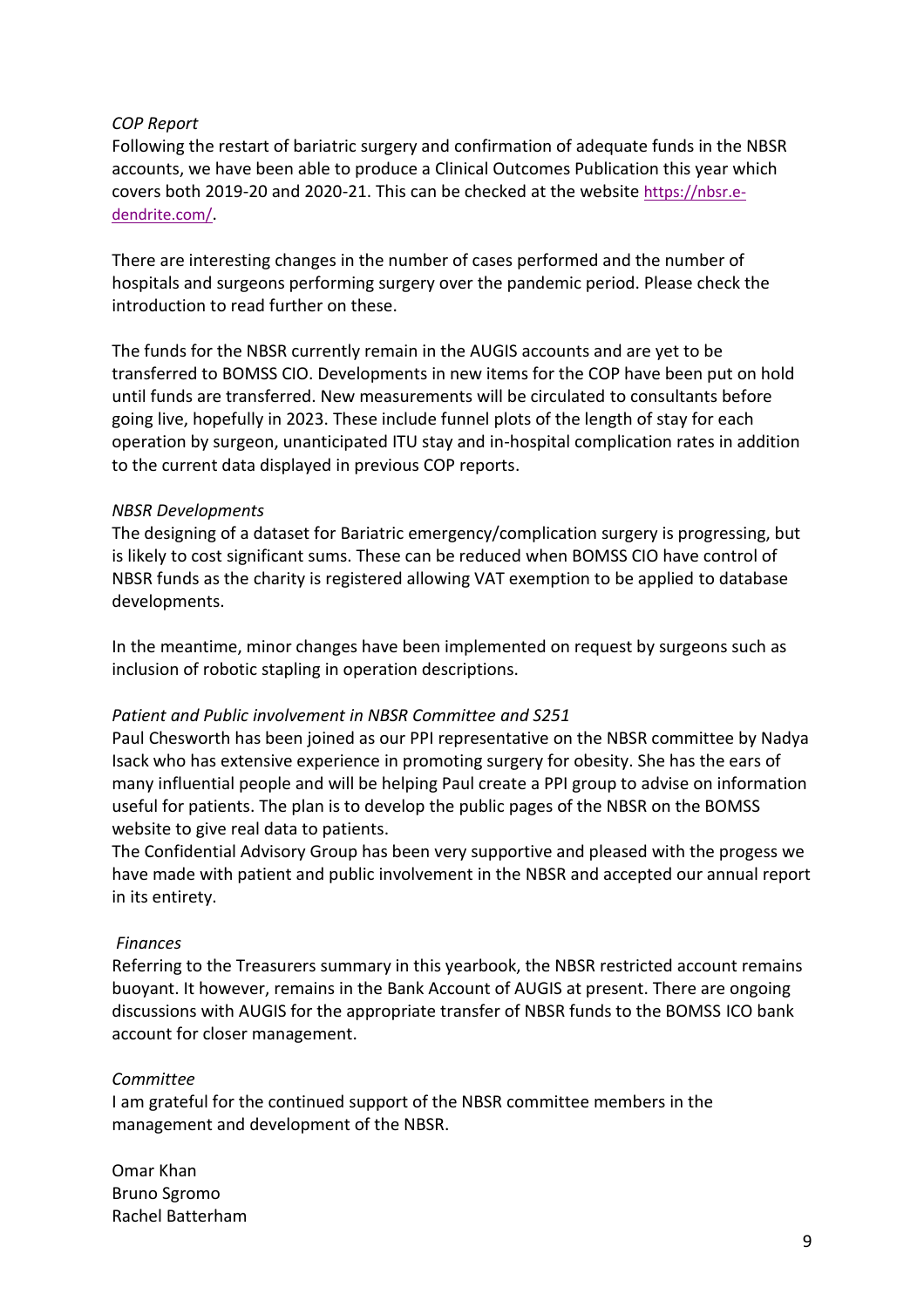Kamal Mahawar James Hopkins Chris Pring Alan Askari (Trainee rep) James Byrne (BOMSS Treasurer) Paul Chesworth (Patient Representative) Richard Welbourn (Advisor) Peter Walton (Dendrite)

I wish those that remain on the committee and new members the very best and look forward to seeing where they take the NBSR in the future. It remains the jewel in the crown of BOMSS.

Mr Peter Small, Chair, NBSR Committee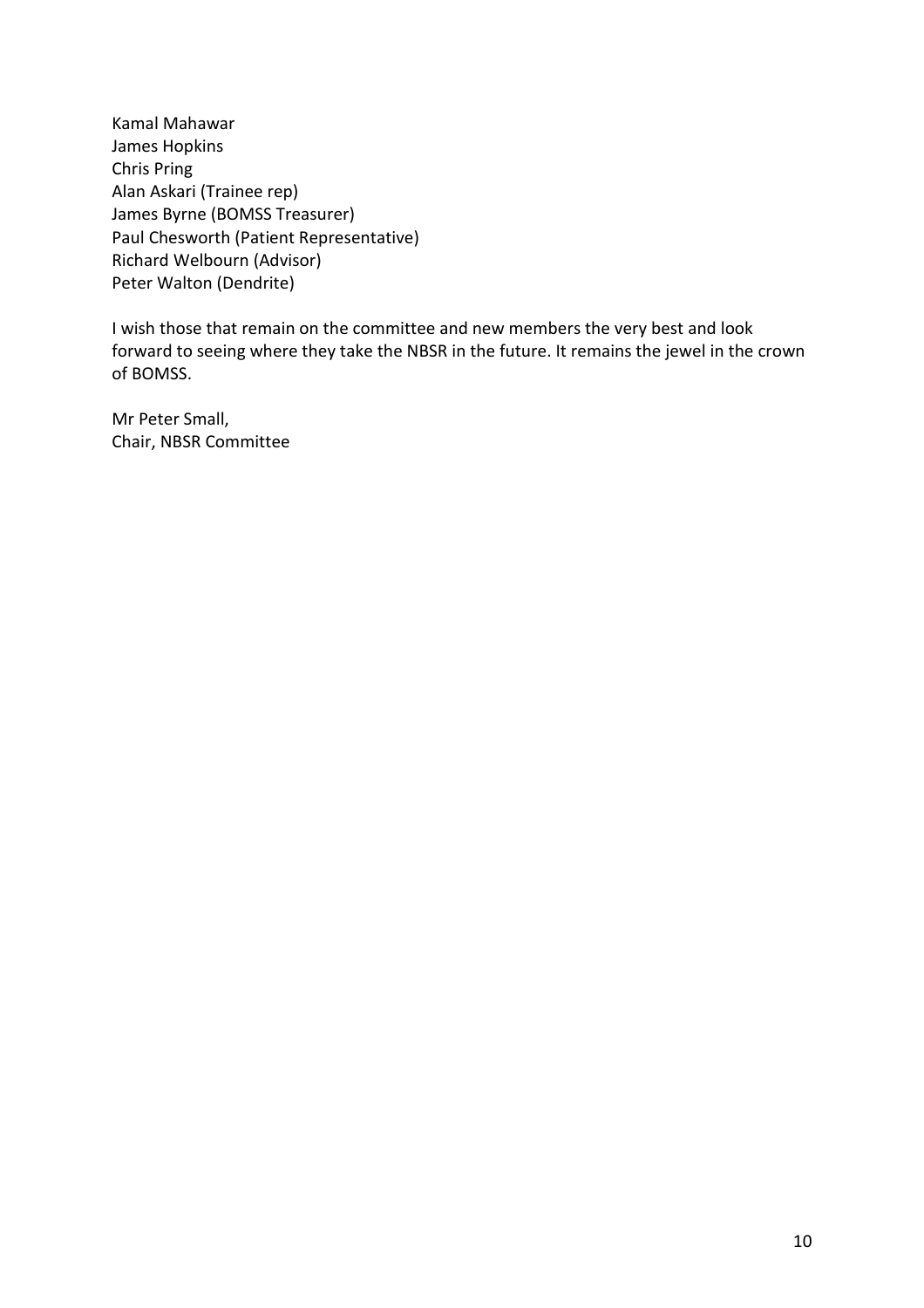# **Education Report – Mr Sherif Awad**



Over the past 12-months BOMSS's educational activities have continued for the benefit of multidisciplinary colleagues involved in managing patients with obesity. These were delivered as free webinars (kindly supported by BOMSS' corporate sponsors) allowing colleagues to register from around the UK and World.

The monthly Educational Journal Club Webinars (on the 2nd Wednesday of each month at 8pm) discuss relevant up to date publications in the field of Obesity. These Journal Clubs are hosted by multidisciplinary members of different Bariatric

Centres around the UK with the aim of showcasing MDT members from different Bariatric Centres. Two papers are discussed - an IHP paper and a surgical/medical paper. *I would like to thank Miss Roxanna Zakeri (ST trainee in General Surgery) for her superb work in co-ordinating and running the Journal Clubs.* A huge thank you also to all the units who have participated to date. We look forward to those presenting in the coming months.

The monthly Educational Webinars (on the 4th Wednesday of each month at 8pm) are delivered by eminent International and National Speakers with a Q&A at the end of each presentation to allow attendee participation. We have had a wide and varied schedule of presentations covering some important topics with great participation and Q&As. We would like to thank our guest speakers and sponsors for participating in these high quality Educational Webinars.

These educational events have attracted 100's of webinar registrations each month and generated excellent interest and discussions. We look forward to widening the topics presented and delivering truly first class educational content for the benefit of colleagues. Each quarter we email a summary of Educational activities delivered by BOMSS with links to recordings of these sessions to allow those who could not attend the opportunity to watch at their own leisure.

We have also teamed up with Bariatric News to introduce a fortnightly email summary of the latest papers published on obesity and related topics.

BOMSS has worked with industry to finalise a bariatric training course for senior surgical trainees who have a bariatric surgery interest including cadaveric and hands on operating. BOMSS continues to advise on and approve (jointly with the Royal College of Surgeons of England) Accredited Bariatric Surgery Training Fellowships in the UK.

We very much look forward to seeing you at the BOMSS Training Day and ASM Congress due on 16-18<sup>th</sup> May 2022 in Brighton, UK. The training day will deliver an excellent interactive educational program including talks and clinical scenarios delivered by UK Specialists with plenty of audience participation. This will be an excellent opportunity to learn from MDT colleagues, network and take a break from usual activities. The ASM presents an outstanding program delivered by eminent International and National Speakers.

Many more educational events are planned by BOMSS for the coming months. I look forward to seeing and meeting you at the BOMSS ASM in Brighton. If you have any educational ideas you would like BOMSS to pursue please feel free to email me a[t sherif.awad@nhs.net.](mailto:sherif.awad@nhs.net)

### **Sherif Awad**

Professional Educational Lead, BOMSS Council. Consultant Upper GI, Obesity & Laparoscopic Surgeon, EMBMI, Royal Derby Hospital, Derby.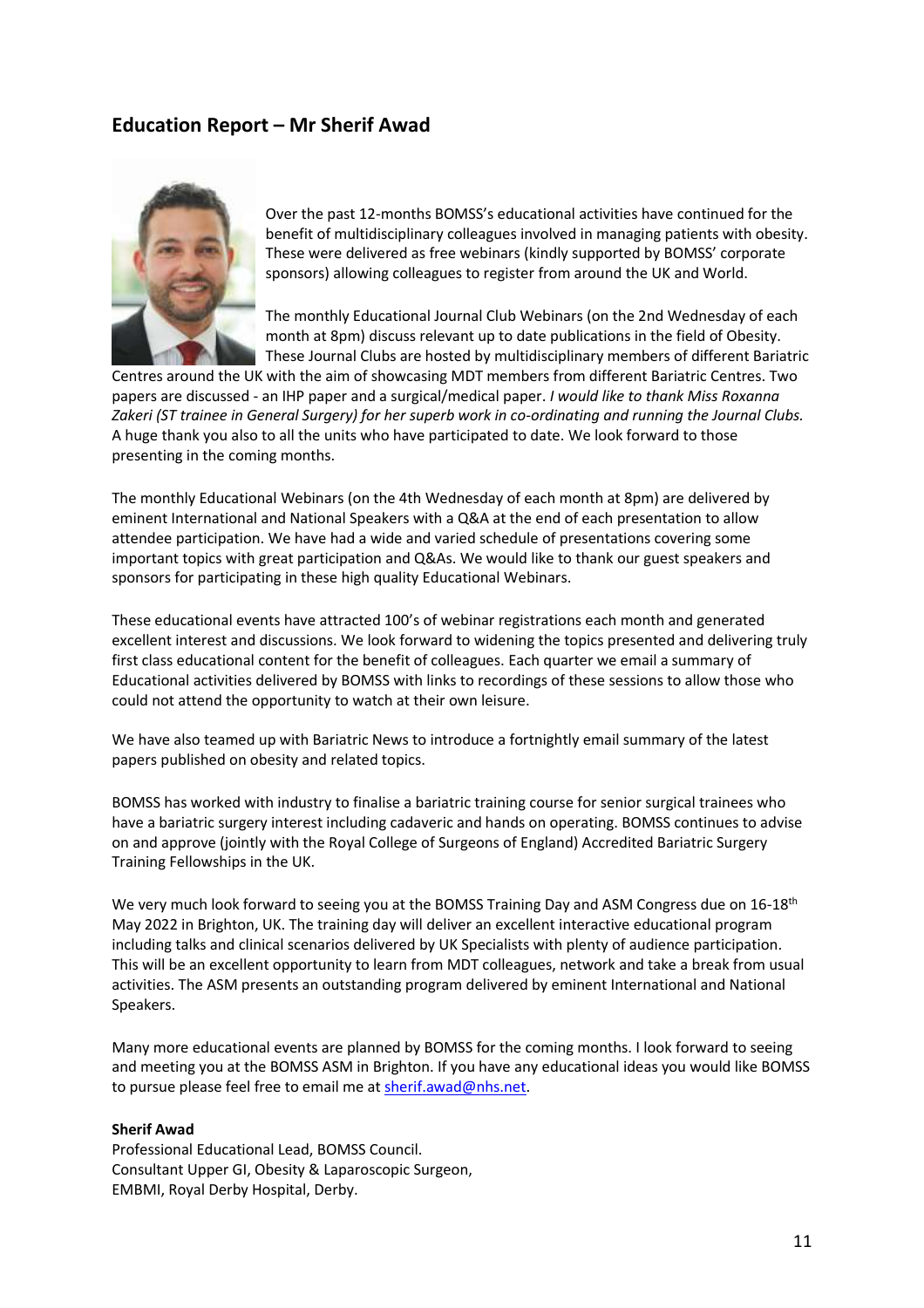# **Integrated Health Professional (IHP) Report –**





Dietitian GP Clinical Psychologist IHP Council Member IHP Council Member IHP Council Member



Sally Abbott Dr Helen Parretti Dr Emma Shuttlewood

#### **Introduction**

Since being voted in by our members as the IHP representatives 18 months ago, we have been welcomed into BOMSS Council and it is inspiring to work within a bariatric society that values and embraces a true MDT approach.

We would like to share some of the exciting developments we have been working on, for the benefit of our IHP members.

#### **IHP Training Programme (in conjunction with Ethicon)**

We have been working with Ethicon to provide an IHP training programme. Following feedback from our survey about your training interests and preferences, we devised a programme of training events. Last year we hosted two webinars with nearly two hundred attendees across both, which were free to attend for all:

- 1. 6<sup>th</sup> May 2021 "An MDT Exploration of Medically Unexplained Bariatric Complications"
- 2. 14<sup>th</sup> October 2021 "Is it time to throw out the weighing scales? An exploration of non-weight focussed approaches within Bariatric services"

For those of you that were not able to attend, we are working on making these available via the BOMSS website to catch up on demand.

#### SAVE THE DATE!

This year, we are delighted to announce that we will be holding a face-to-face workshop that will be free of charge to BOMSS members on Thursday 6<sup>th</sup> October 2022, in Birmingham. Keep an eye on your emails, as we will be circulating details soon! We have capacity for one IHP member from every bariatric unit in the UK to be able to attend – how fantastic will this be for national networking!

#### **Training Day & Annual Scientific Meeting (ASM) 2022**

We hope to see many of our IHP members joining us for the training day on the  $16<sup>th</sup>$  May followed by the ASM on  $17<sup>th</sup> - 18<sup>th</sup>$  July in a (hopefully) sunny Brighton! We sit on the organising committee for both the training day and ASM, to ensure the programme meets the training needs and interests of our BOMSS IHP members.

#### **Journal Club Support**

Hopefully many of you have attended the monthly BOMSS journal club, which features one surgical and one IHP focussed paper each month. We have found the discussions around the papers to be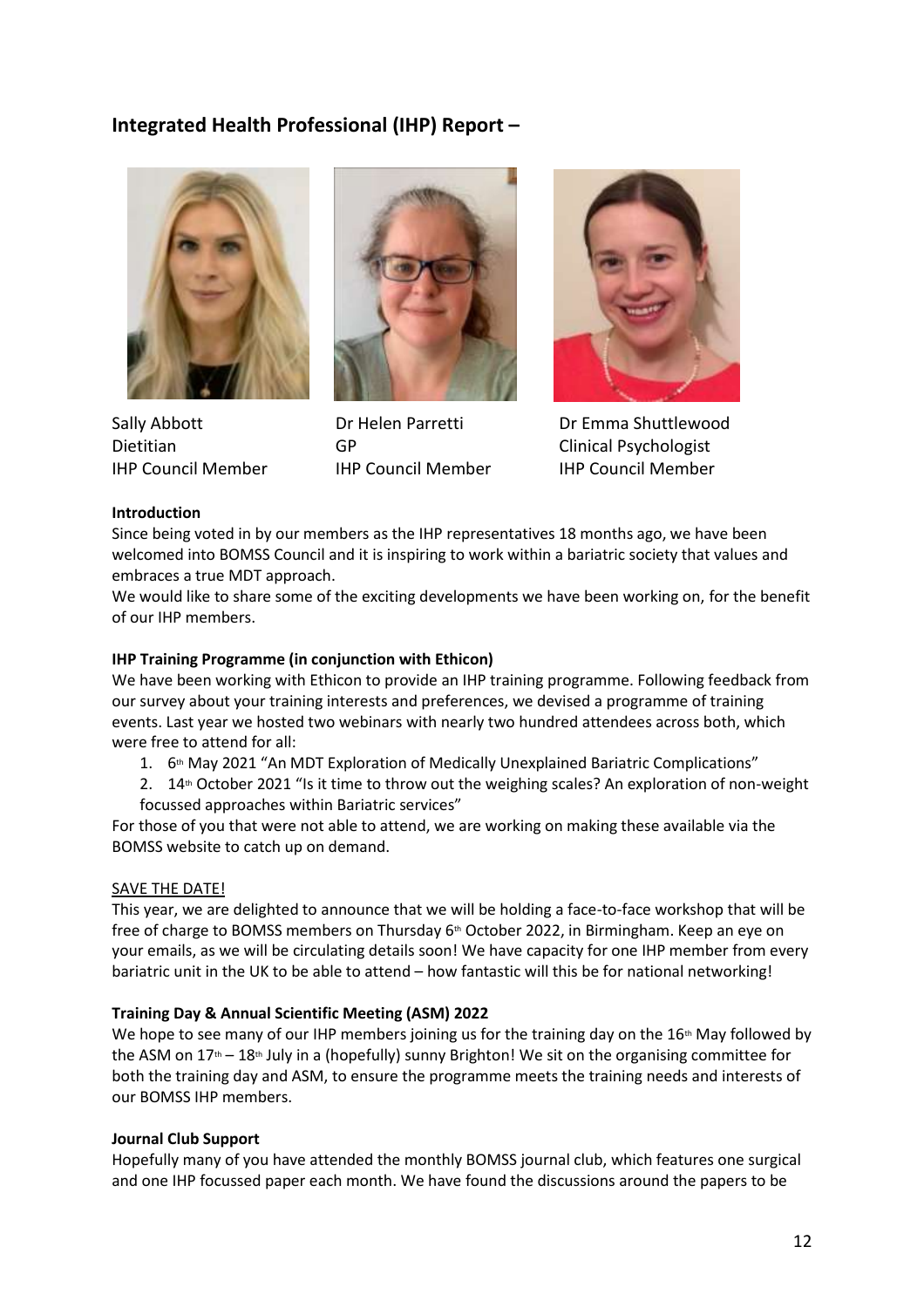really thought provoking for our clinical practice. These are an excellent opportunity for regular CPD for IHPs, shaping our skills in critiquing research which in turn can benefit our clinical practice. If you are interested in co-chairing a BOMSS journal club this year, please email [info@bomss.org](mailto:info@bomss.org) or tweet us to express your interest. We would really welcome BOMSS IHP members onto the journal club panel.

## **Future Direction**

We all feel passionately about providing a meaningful, interactive and nurturing organisation that supports both academic and clinical practice within the bariatric world. We hope to continue our developments and are looking towards how we can develop useful IHP content on the new BOMSS website, develop regular communication with IHP members, offer further training and networking opportunities and expand the IHP membership and engagement.

We welcome feedback, suggestions and comments on these developments so please do not hesitate to get in touch via [info@bomss.org](mailto:info@bomss.org) or reach out to us individually on Twitter!

@sallyabbottRD @helen\_parretti @ShuttlewoodEmma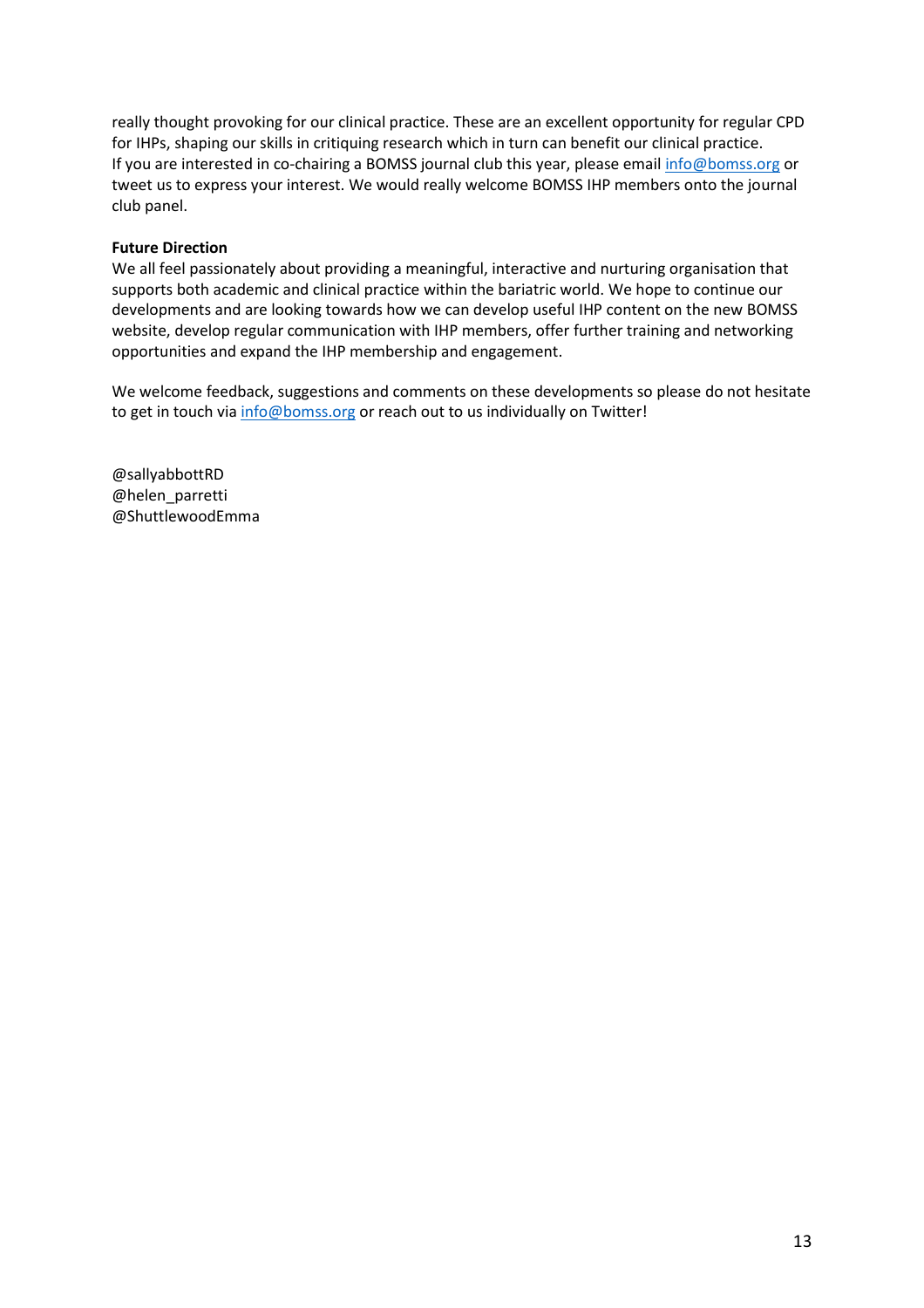# **Patient Safety Committee Report - Mr Kamal Mahawar**



Last year I reported on how the Patient Safety Committee (PSC) was formed, and for an informal group within BOMSS, adding enormous value. The mission continues with the induction of several new members to the committee and the initiation of several new projects. Over the last year Islam Omar, Brij Madhok, Michael Courtney, and Yitka Graham have joined the committee and we welcome all members with an interest in this area and a bit of time at hand.

You should already be aware of our published analysis1 of

national clinical incidents related to bariatric surgery. If you haven't seen this yet, I would strongly encourage you to check out this paper and take steps to prevent such incidents from happening within your team.

Towards the end of last year, we developed a process of learning from mortality related to bariatric surgery. The aim is to confidentially analyse all mortality where bariatric surgery was mentioned as one of the causes on death certificate irrespective of the time gap between the two. We have also set up a process wherein all deaths reported to the National Bariatric Surgery Registry are brought to the attention of the PSC and the person reporting the mortality is encouraged to submit us an anonymised report. I would request colleagues to engage with this for both early as well as late mortality related to bariatric surgery – so that we may learn from each other and improve the safety of bariatric surgery further. Earlier this year, we were made aware of patient safety incidents related to the use of Sodium-Glucose Co-transporter 2 inhibitors (SGLT-2i), drugs, commonly known as gliflozins, in bariatric surgery patients. This led to the formation of a multi-specialty working group and we issued [this alert](https://bomss.org/healthcare-professionals/clinical-resources/) to warn our multidisciplinary colleagues of the consequences when patients on these drugs present to our services. Please take a look at this if you haven't yet and set robust processes locally.

It is now generally agreed that surgeons working within a Multidisciplinary Team (MDT) provide better care to patients undergoing Bariatric and Metabolic Surgery (BMS) than solo surgeons without access to these resources. At the same time, not everybody has access to a full MDT with its various constituent members or even experience/ expertise within the team. With this in mind, and following the model of a similar project set up for oesophagogastric cancer surgery nationally, PSC is trying to understand if this would also add value to our members. A consultation survey is now out and we hope to share the results with you at the annual scientific meeting in Brighton.

There are other exciting projects we are currently leading on. The most important of them is the difficulties and challenges associated with long-term follow-up of post-BMS patients. This is a difficult issue with many stakeholders. PSC is currently working on it and will make its recommendations to the council soon.

This is all I have for now friends. Do hope to see you all in Brighton.

Kamal Mahawar Chair, BOMSS Patient Safety Committee,